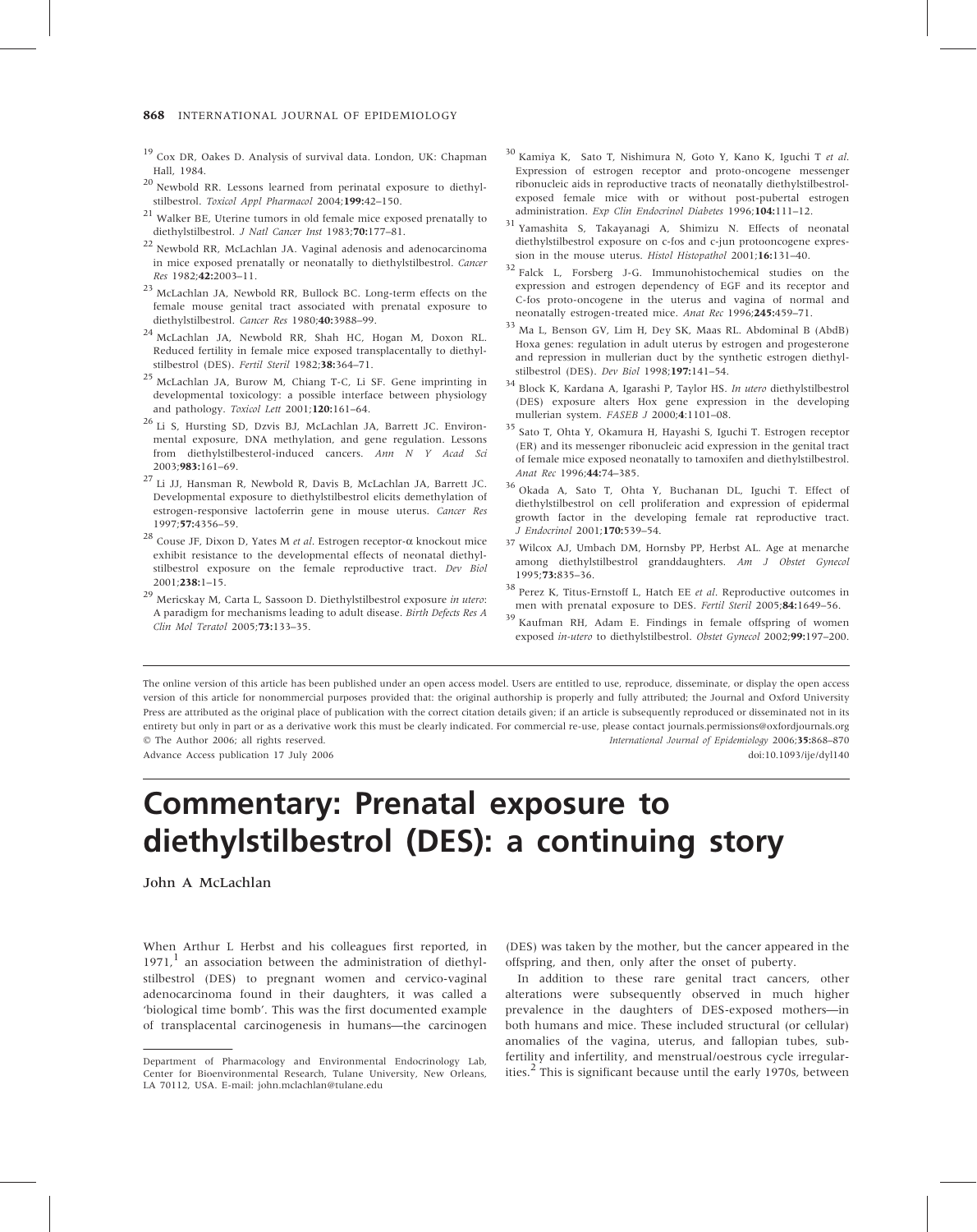2 and 4 million women were administered DES while pregnant.<sup>3</sup>

The DES-exposed population of men and women became the model through which understanding of delayed effects of gestational exposures to hormones or other compounds could be gained. The earliest exposed people are now in their fifth decade and other reproductive tract effects are only now being recorded, such as a higher prevalence of uterine fibroids, suggesting a continued cellular or molecular lesion in the genital tract of women exposed to DES in utero.

Over the course of the last 35 years, work from our laboratory and others using mice, rats, hamsters, or nonhuman primates has shown that most of the changes seen in the DES-exposed man or woman could be replicated in laboratory animals including the signal lesion of cervico-vaginal adenocarcinoma.<sup>5</sup> In fact, recent publications citing increases in uterine fibroids in DES-exposed women had already been shown in exposed mice<sup>5</sup> and rats.<sup>6</sup>

From the beginning, the scientific and clinical communities have sought to discover what the mechanism might be whereby an oestrogenic chemical like DES could cause an effect that persisted into daughter cells only to show up after puberty. Many laboratories, including my own, investigated the mutagenic potential of DES. Most now conclude that mutagenicity or the ability to alter the base structure of DNA is not the only or, indeed, most prominent mechanism for the persistent effects of DES.

We now believe that the very mechanisms underlying cell differentiation and organogenesis may play a major role in the expression of DES effects during development. In the normal establishment of cell differentiation pathways and the developmental fate of cells themselves, changes in the pattern of gene expression occur; indeed, the underlying strategy of development is differential gene expression. In the very simplest terms, skin expresses skin genes, while bones express bone genes; just as importantly, bone-specific genes are turned off in skin and vice versa. The persistent expression or suppression of genes is accomplished through a process called epigenetic change in which the DNA sequence is not altered. It involves the addition of methyl groups to specific bases in specific parts of genes and has been shown to regulate gene expression; thus, it underlies cell differentiation. For more details about epigenetics, evolution, endocrine disruption, health, and disease, see the recent paper by Crews and McLachlan.<sup>7</sup>

Work from our laboratory<sup>8</sup> and others raised the possibility that early exposure to DES may cause persistent epigenetic changes in some genes and not others such that the fate of tissues or organs is altered. For example, the promoter region of a persistently expressed oestrogen-responsive gene displayed an altered pattern of DNA methylation following developmental exposure to DES. The epigenetic change can actually persist through generations of cells in one organism or, if the change occurs in the germ cell line, could even persist into the next generation of an organism. Thus, my colleague Retha Newbold and I showed that rare cancers seen in female mice exposed to DES prenatally were seen again in the next generation of mice.<sup>9</sup> Recently, a report of a transgenerational effect of hormonally active chemicals in rats associated with altered patterns of methylation also points to epigenetics as a mechanism.<sup>10</sup>

In their paper in this issue of the Journal,  $11$  Titus-Ernstoff and colleagues conclude that women who were not themselves exposed to DES in utero may have altered reproductive tract function if their mothers had been exposed in utero. This is a remarkable finding, if replicated, since it would mean that in humans, maternal ingestion of DES during pregnancy can not only alter the reproductive capacity of the woman exposed directly while a fetus, but that the alteration may be passed on to another generation (the so-called DES granddaughter effect). The effect described in the current paper, later attainment of menstrual regularization and more irregular periods, is small, but biologically consistent for an oestrogenic effect.

So, many decades after the first pregnant woman was exposed to DES, we now have preliminary evidence that this drug can alter the genes of the target cells in a way that persist into her daughter's daughter's generation. More than half a century of DES experience has shown us that numerous defects can be encoded in the genome of the exposed fetus to be expressed later in life. This paper and the supporting animal research data suggest that these encoded or imprinted defects may, in some cases, persist into the next generation. This is a small study with many questions, but the questions are profound enough that they merit an enhanced and continued follow-up of DES-exposed offspring and their offspring.

It is notable, and somehow fitting, that Dr Herbst, author of the first paper describing human transplacental carcinogenesis may, 35 years later, be illuminating the first example of transgenerational effects of DES in humans as one of the authors of the current Titus-Ernstoff paper. In both cases, animal studies as early as  $1962^{12}$  were key to understanding the human findings.

## References

- <sup>1</sup> Herbst AL, Ulfelder H, Poskanzer DC. Adenocarcinoma of the vagina. Association of maternal stilboestrol therapy with tumor appearance in young women.  $N$  Engl J Med 1971;284: 878–81.
- <sup>2</sup> Newbold RR, McLachlan JA. Transplacental hormonal carcinogenesis: diethylstilbestrol as an example. In: Huff J, Boyd J, Barrett JC. (eds). Cellular and Molecular Mechanisms of Hormonal Carcinogenesis: Environmental Influences. New York: Wiley Liss & Sons, 1996, pp. 131–47.
- <sup>3</sup> Schrager S, Potter BE. Diethylstilbestrol exposure. Am Fam Phys 2004;69:2395–400.
- <sup>4</sup> Baird DD, Newbold RR. Prenatal diethylstilbestrol (DES) exposure is associated with uterine leiomyoma development. Reprod Toxicol 2005:20:81–84.
- <sup>5</sup> McLachlan JA, Newbold RR, Bullock BC. Long-term effects on the female mouse genital tract associated with prenatal exposure to diethylstilbestrol. Cancer Res 1980:40:3988–99.
- <sup>6</sup> Cook JD, Davis BJ, Cai SL, Barrett JC, Conti CJ, Walker CL. Interaction between genetic susceptibility and early-life environmental exposure determines tumor-suppressor-gene penetrance. Proc Natl Acad Sci USA 2005:102:8644–49.
- <sup>7</sup> Crews D, McLachlan JA. Epigenetics, evolution, endocrine disruption, health and disease. *Endocrinology* 2006:147: S4–S10.